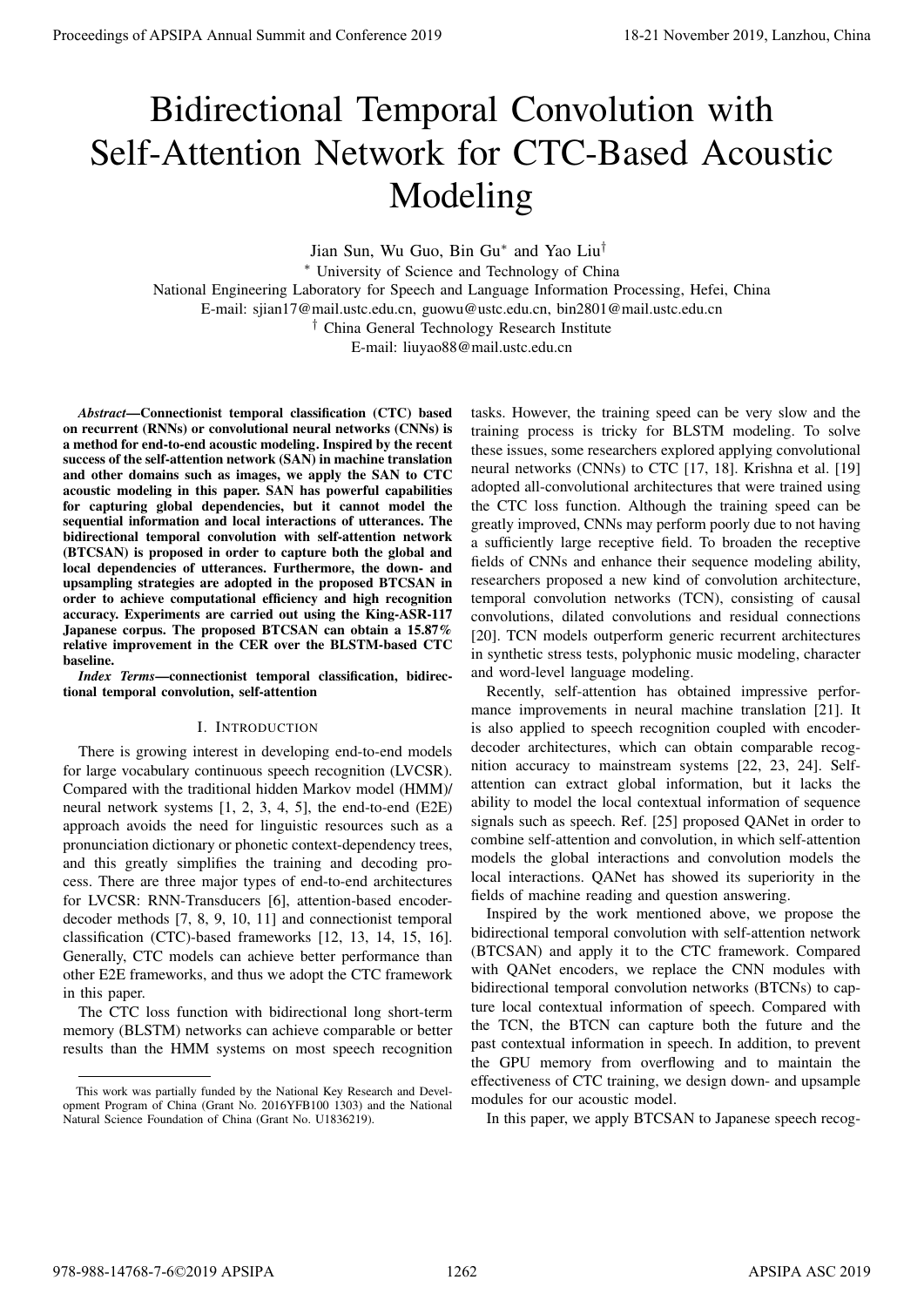

Fig. 1. (a) The overview of the architecture for CTC training, which consists of a downsample module, an upsample module, a position encoding layer, an output layer and several BTCSAN modules. (b) For one BTCSAN module in our proposed model, we use a multihead self-attention layer, a feed-forward layer and multiple bidirectional temporal convolution network layers. (c) For a BTCN layer, 1-D CNN structures are used with causal convolutions, anticausal convolutions and dilated convolutions. (d) The MTL framework for Japanese speech recognition is shown here.

nition. Japanese has over 2000 graphemes, including Kanji, Hiragana and Katakana, which are a natural fit for selection as the modeling units in CTC systems. Considering that a single Kanji may have different pronunciations (phonemes), we integrate the phoneme information into the CTC framework using a multitask learning (MTL) strategy in which the primary task adopts the graphemes as outputs, and the auxiliary task adopts phonemes as outputs. The experimental results demonstrate that the MTL framework is effective.

The rest of this paper is organized as follows. We introduce our proposed architecture for CTC training, especially for BTCSAN, in Section II. Section III gives a brief description of the multitask training framework. Section IV shows our experimental setup and other details, including the experimental results. Finally, the conclusion is presented in Section V.

## II. THE MODULE

The overall architecture of the proposed framework is depicted in Fig. 1(a), which mainly contains five components: a downsample module, an upsample module, a position encoding layer, an output layer and a stack of  $N_e$  identical BTCSAN modules. We will describe the details of these components in the rest of this section.

# *A. BTCSAN*

The stacked BTCSAN modules are the core components of the proposed CTC training architecture. Each BTCSAN module consists of a multihead self-attention layer, a positionwise feed-forward layer, and  $N_c$  BTCN layers, as depicted in Fig. 1(b). We employ a residual connection around each of the two sublayers, which is followed by layer normalization.

*1) Multihead Self-Attention:* Our self-attention model closely follows the SAN model that is presented in [21]. To obtain information from the different representation subspaces, we adopt multihead attention as in [21, 22]. Multihead attention first linearly projects the queries, keys and values h times with different, learned projections. Then, these outputs are concatenated and projected again in order to obtain the final results.

$$
\text{Multihead}(\mathbf{Q}, \mathbf{K}, \mathbf{V}) = \text{Concat}(\text{head}_1, ..., \text{head}_h) \mathbf{W}^o \quad (1)
$$
\n
$$
\text{where head}_i = \text{Attention}(\mathbf{Q}\mathbf{W}_i^Q, \mathbf{K}\mathbf{W}_i^K, \mathbf{V}\mathbf{W}_i^V) \quad (2)
$$

where  $Q$ ,  $K$ ,  $V$  stand for queries, keys and values, the parameters  $\mathbf{W}_i^Q \in \mathbb{R}^{d_{model} \times d_k}$ ,  $\mathbf{W}_i^K \in \mathbb{R}^{d_{model} \times d_k}$ ,  $\mathbf{W}_i^V \in$  $\mathbb{R}^{d_{model} \times d_v}$  and  $\mathbf{W}_i^O \in \mathbb{R}^{d_{model} \times d_{model}}$  are projection matrices, and  $d_k = d_v = d_{model}/h$ .

*2) Position-wise Feed-Forward Network:* The position-wise feed-forward network (FFN) consists of two linear transformations with an ReLU activation in between, which will introduce additional depth and nonlinearities.

$$
FFN(\mathbf{x}) = \max(0, \mathbf{x}W_1 + \mathbf{b}_1)W_2 + \mathbf{b}_2 \tag{3}
$$

where  $\mathbf{W_1} \in \mathbb{R}^{d_{model} \times d_{ff}}$  and  $\mathbf{W_2} \in \mathbb{R}^{d_{ff} \times d_{model}}$ ,  $\mathbf{b_1}$  and  **are bias. And in this paper, we set**  $d_{ff} = 2d_{model}$ **.** 

*3) Bidirectional Temporal Convolution Network:* The proposed BTCN is depicted in Fig. 1(c). The TCN has a wider receptive field than the conventional CNN, and this is fit for sequencing signals such as speech. Since the SAN lacks information about the relative or absolute positions of frames in the speech sequence, we use the BTCN with causal and anticausal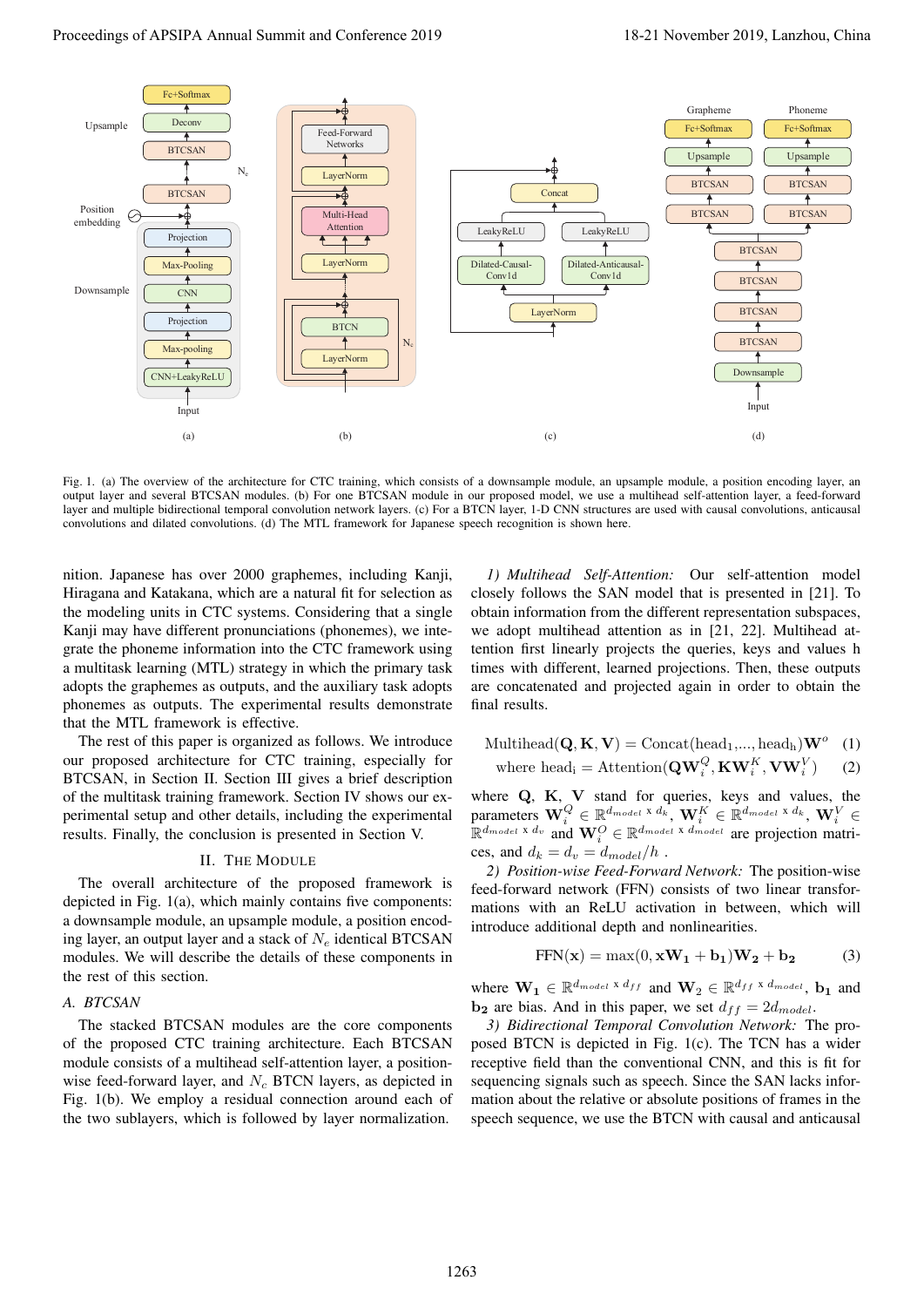In our model, the BTCN only adopts the 1D-CNN so that the network can produce an output that is the same length as the input. To make the network more memory efficient, we use depthwise separable convolutions.

To obtain more historic or future information from the sequence, we employ dilated convolutions in the network. For a 1-D sequence x and a filter  $f : \{0, ..., k-1\}$ , the dilated convolution operation at time-step  $t$  of the sequence is defined as:

Dilated\_causal
$$
(\mathbf{x}, d, k) = \sum_{j=0}^{k-1} f(j) \cdot \mathbf{x}_{t-d \cdot j}
$$
 (4)

Dilated\_anticausal
$$
(\mathbf{x}, d, k) = \sum_{j=0}^{k-1} f(j) \cdot \mathbf{x}_{t+d \cdot j}
$$
 (5)

where  $d$  is the dilation factor and  $k$  is the filter size.

For the  $i_{th}(1 \leq i \leq N_c)$  BTCN in one BTCSAN module, the output is computed as follows:

$$
\mathbf{x\_fw} = \text{Dilateral}(\text{layernorm}(\mathbf{x}), d_i, k) \tag{6}
$$

$$
\mathbf{x\_bw} = \text{Dilateral\_anticausal}(\text{layernorm}(\mathbf{x}), d_i, k) \tag{7}
$$

$$
O = \text{concat}(\mathbf{x\_fw}, \mathbf{x\_bw}) + \mathbf{x} \tag{8}
$$

where  $d_i$  is the dilation factor,  $d_i = 2^{i-1}$ ,  $\mathbf{x} \in \mathbb{R}^{d_{model} \times T}$ , T is length of the acoustic sequence and  $x$ <sub>I</sub> fw,  $x$ <sub>bw</sub>  $\in$  $\mathbb{R}^{d_{model}/2 \times T}$ . After each dilated CNN layer, we adopt the LeakyReLU as the nonlinear function.

#### *B. Downsample and Upsample*

During the training process, the GPU memory may overflow because self-attention requires large memory in order to store the attention scores of every two frames of the acoustic sequence, and the number grows quadratically with the sequence length. Taking this issue into account, we design a downsample module in order to reduce the length of speech and make our model more memory-efficient.

We stack two blocks in the downsample module. For each block, there are two 2-D CNN layers and a max-pooling layer between CNNs. The max-pooling operation is executed among the time dimensions. A reshaping operation is applied after the second max-pooling layer, which is followed by a projected operation on the flattened feature map outputs in order to obtain the vectors of dimension  $d_{model}$ .

After two max-pooling operations in the downsample module, the size of the speech sequences becomes a quarter of the original size. On the other hand, the deconvolution operation before the output layer must keep the same size as the original speech sequences in order to achieve high recognition accuracy. We use a 1x4 deconvolution in order to fulfill this upsampling operation.

\n
$$
\frac{\pi}{\sqrt{2}}
$$
\n  
\n On-yomi:  $\frac{\pi}{2} \cdot \frac{\pi}{2}$ \n  
\n Kun-yomi:  $\frac{\pi}{2} \cdot \frac{\pi}{2}$ \n  
\n (mizu)  $\frac{\pi}{2}$ \n

Fig. 2. Different pronunciations of the kanji character '水'

# *C. Position encoding*

In order to further enhance the sequence modeling ability of our acoustic model, we add the position encoding to the input encoding as in [21, 22].

$$
PE_{(pos, 2i)} = \sin(pos/10000^{2i/d_{model}})
$$
 (9)

$$
PE_{(pos, 2i+1)} = \cos(pos/10000^{2i/d_{model}})
$$
 (10)

where  $pos$  is the position and  $i$  is the dimension.

#### III. MULTITASK LEARNING ARCHITECTURE

We conducted experiments on the Japanese ASR task. Japanese has a complex writing system, including Kanji and two syllabaries: hiragana and katakana. These graphemes can be used as model units in CTC-based systems. Hiragana and katakana are simplified from kanji and have a consistent one-to-one match pronunciation in Japanese, but most kanji characters have two or more pronunciations. A simple example is illustrated in Fig. 2, where the kanii character  $\forall x$  can have two pronunciations as 'すい' and 'みず'. Proceedings of APSIPA Annual Summit and Conference 2019 18-21 November 2019 18-21 November 2019 18-21 November 2019 18-21 November 2019 18-21 November 2019 18-21 November 2019 18-21 November 2019 18-21 November 2019 18-21

Considering the polyphone problem, we combine the phoneme information into the grapheme-based CTC system in order to train the acoustic model. As depicted in Fig. 1(d), the architecture takes the grapheme-based CTC system as the primary task and the phoneme-based CTC system as an auxiliary task by sharing the hidden layers of the same network.

In the training procedure, the objective is presented as (11), and it includes an adjustable parameter  $\alpha$ .

$$
O_{all} = (1 - \alpha)O_{grapheme} + \alpha O_{phoneme}
$$
 (11)

where  $0 \le \alpha \le 1$ .  $O_{grapheme}$  and  $O_{phoneme}$  present the objectives of the two tasks.  $\alpha$  determines the influence of the secondary task on the model. We only use grapheme-branch outputs for decoding.

#### IV. EXPERIMENTS

## *A. Database*

The experiments are conducted using the King-ASR-117 corpus. This corpus is a Japanese speech database that was collected by the Speechocean Corporation<sup>1</sup>. All the speech files are sampled at 16K Hz with 16 bits. The transcripts contain 122,847 (approx.) utterances in total with approximately 145 h of speech. In the experiments, we randomly selected 123 h, 6 h and 4 h of speech data as the training, dev and test sets, respectively.

<sup>1</sup>www.speechocean.com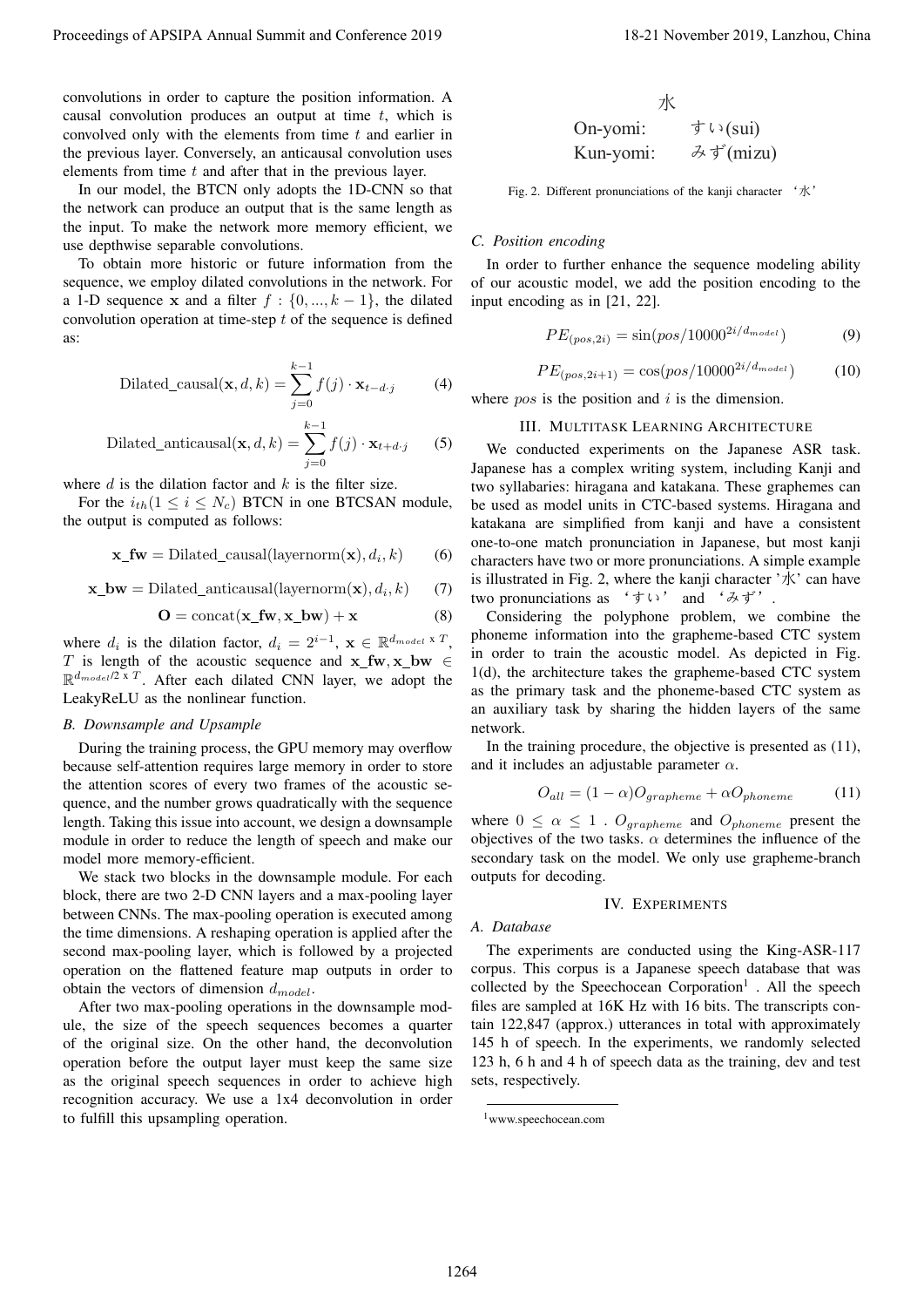## *B. Experiment setup*

The Pytorch and Eesen [26] toolkits are used in our model training process. The acoustic feature is 108-dimensional filterbank of features (36 filter-bank features, delta coefficients, and delta-delta coefficients) with mean and variance normalization. According to the statistical information of the transcripts, there are 2794 different graphemes (Kanji, hiragana and katakana) in the training set. Along with the added blank, 2795 modeling units are used in the grapheme-based CTC system. The trigram language model is used in the decoding procedure.

## *C. Baselines*

We build three types of CTC systems as our baselines. All the networks are optimized by Adam [27], and the initial learning rate is set to 0.0004, which is halved if the performance when using the cross-validated data (dev set) degrades.

- The first system is a classical BLSTM-CTC system, which contains 3 layers with 1024 nodes in each layer.
- The second system is a CNN-CTC system, which was proposed in [19]. In this system, traditional 1-D CNN structures are adopted. The input acoustic sequences are convolved and followed by max-pooling across time in the first layer. After the subsequent ResBlocks (composed of a pair of convolution layers and a residual connection), the last two layers before the output nodes are fully connected layers with 512 hidden units. The batch normalization and a nonlinear ReLU are also added after every convolution layer, which has output channels. The kernel size of the 1-D CNN is set to 5, which is the same as the setting used in [19].
- The last is a SAN-CTC system, which explores the strength of self-attention to acoustic modeling. In the experiments, SAN-CTC adopts the same down- and upsample modules as our proposed framework, and the details are as shown in Table I. Meanwhile, we set both the attention dropout and residual dropout to 0.1 in the SAN system [22]. For the LeakyRelu function in our model, the negative slope is set to 0.1.

The character error rate (CER) is used as an evaluation criterion for our systems. The performance of the three baseline systems are listed in Table II. Though the CNN system has much fewer parameters than the BLSTM system, the performance is not satisfactory. The SAN system can outperform BLSTM and be more memory-efficient, which proves the SAN's ability of capturing global information . When we set  $head = 8$  and  $N_e = 6$ , the best performance with  $CER = 10.98\%$  can be obtained, and this result is used as our baseline performance.

#### *D. BTCSAN-CTC*

For the proposed BTCSAN-CTC system, the settings are the same as the baseline SAN-CTC system in Table I, and we also set head = 8 and  $N_e$  = 6 for the BTCSAN system in order to compare the CERs. The performances of the BTCSAN-CTC system are listed in Table III. It can be observed that the best performance with a CER 9.88% is

#### TABLE I

THE CONFIGURATION OF THE DOWN- AND UPSAMPLE MODULES IN SAN-CTC SYSTEMS. PARAM(A,B,C,D) REPRESENTS THE INPUT CHANNELS, OUTPUT CHANNELS, AND THE KERNEL SIZE AMONG THE DIMENSION AND TIME AXES, RESPECTIVELY, AND STRIDE(E,F) DENOTES THE STRIDE AMONG THE DIMENSION AND TIME AXES, RESPECTIVELY.

| Module   | Laver       | Param                       | <b>Stride</b> |  |
|----------|-------------|-----------------------------|---------------|--|
| Down-    | Conv        | (1,64,9,3)                  | (1,1)         |  |
|          | Max-Pooling | $(-,-,1,2)$                 | (1,2)         |  |
|          | Projection  | (64, 64, 1, 1)              | (1,1)         |  |
|          | Conv        | (64, 64, 3, 3)              | (1,1)         |  |
| sample   | Max-Pooling | $(-,-,1,2)$                 | (1,2)         |  |
|          | Reshape     |                             |               |  |
|          | Projection  | $(108*64, d_{model}, 1, 1)$ | (1,1)         |  |
| Upsample | Deconv      | (1,1,1,4)                   | (1,4)         |  |

| TABLE II                                               |
|--------------------------------------------------------|
| COMPARISONS OF THE BASELINES (BLSTM, CNN AND SAN) WITH |
| CER% USING THE KING-ASR-117 CORPUS.                    |

| Module       | $N_{e}$ | head | $d_{model}$ | #Weights | CER%  |
|--------------|---------|------|-------------|----------|-------|
| <b>BLSTM</b> | 3       |      | 1024        | 65.3M    | 11.28 |
|              | 14      |      | 256         | 10.3M    | 12.85 |
| <b>CNN</b>   | 17      |      | 256         | 12.3M    | 12.98 |
|              | 28      |      | 256         | 19.5M    | 12.90 |
|              | 5       | 4    | 256         | 5.16M    | 13.31 |
|              | 5       | 8    | 512         | 15.5M    | 11.20 |
| SAN          | 6       | 8    | 512         | 17.6M    | 10.98 |
|              |         | 8    | 512         | 19.7M    | 11.49 |

obtained when  $N_c = 2$  and  $k = 3$ . Compared with the SAN baseline, a 1.1% absolute CER reduction can be obtained. However, we continue increase  $N_c$ , and the performance degrades because of the network depth. In order to further investigate the influence of the BTCN layer, we establish two systems that only use causal convolutions or anticausal convolutions instead of both of them, which are denoted as TCSAN and r-TCSAN, respectively. The last two rows of Table III list the results of the TCSAN and r-TCSAN, and their performances are much worse than the BTCSAN system. The reason may be that BTCSAN can learn the contextual information more effectively through the causal convolutions and anticausal convolutions.

#### *E. Multitask learning framework*

To further improve the performance, the MTL training framework is adopted, and the mono-phones are used as the modeling units of the auxiliary task. According to the lexicon of Speech-ocean Corporation, there are 864 phoneme variants because of word-position dependency and 1 blank unit used in the experiments. In the MTL framework, the two branches share the first four encoder layers, and the other settings are same as the BTCSAN-CTC system in Section 4.4. And the parameter  $\alpha$  in the MTL is adjusted using the dev set. As presented in Table IV, when  $\alpha$  is 0.4, the system obtains the best performance with a CER of 9.49% for test set. Compared with the best results in Table III, a 0.39% reduction can be obtained, which means that the phoneme information is helpful Proceedings of APSIPA Annual Summit at China 2019 18-21 November 2019 18-21 November 2019 18-21 November 2019 18-21 November 2019 18-21 November 2019 18-21 November 2019 18-21 November 2019 18-21 November 2019 18-21 Novem